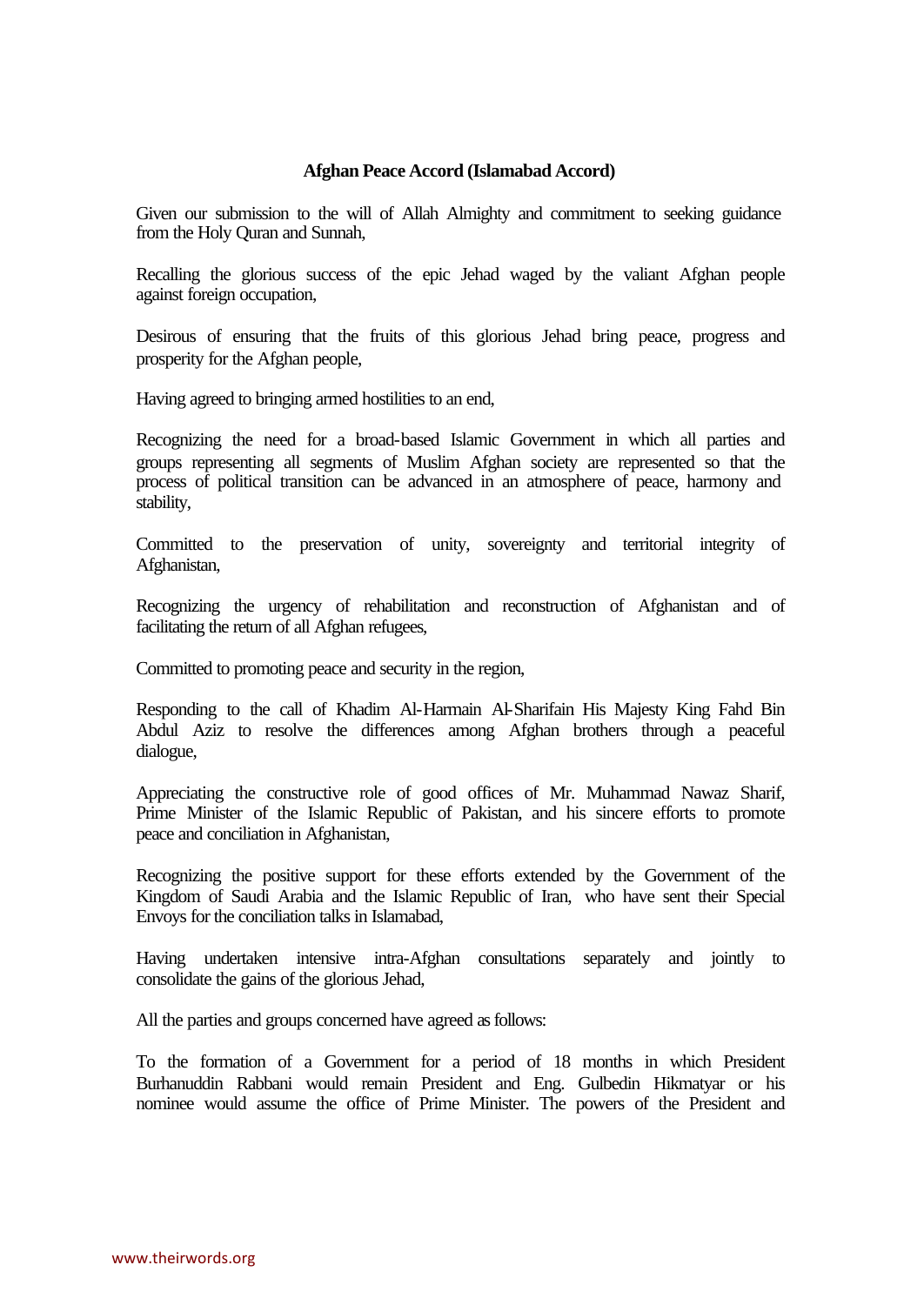Prime Minister and his cabinet which have been formulated through mutual consultations will form part of this Accord and is annexed;

The Cabinet shall be formed by the Prime Minister in consultations with the President, and leaders of Mujahideen Parties within two weeks of the signing of this Accord;

The following electoral process is agreed for implementation in a period of not more than 18 months with effect from 29 December 1992;

(a) The immediate formation of an independent Election Commission by all parties with full powers;

(b) The Election Commission shall be mandated to hold elections for a Grand Constituent Assembly within eight months from the date of signature of this Accord;

 (c) The duly elected Grant Constituent Assembly shall formulate a Constitution under which general elections for the President and the Parliament shall be held within the prescribed period of 18 months mentioned above.

A defence Council comprising two members from each party will be set up to, *inter alia*,

(a) Enable the formation of a national army;

(b) Take possession of heavy weapons from all parties and sources which may be removed from Kabul and other cities and kept out of range to ensure the security of the Capital;

(c) Ensure that all roads in Afghanistan are kept open for normal use;

(d) Ensure that State funds shall not be used to finance private armies or armed retainers;

(e) Ensure that operational control of the armed forces shall be with the Defence Council.

There shall be immediate and unconditional release of all Afghan detainees held by the Government and different parties during the armed hostilities.

All public and private buildings, residential areas and properties occupied by different armed groups during the hostilities shall be returned to their original owners. Effective steps shall be taken to facilities the return of displaced persons to their respective homes and locations.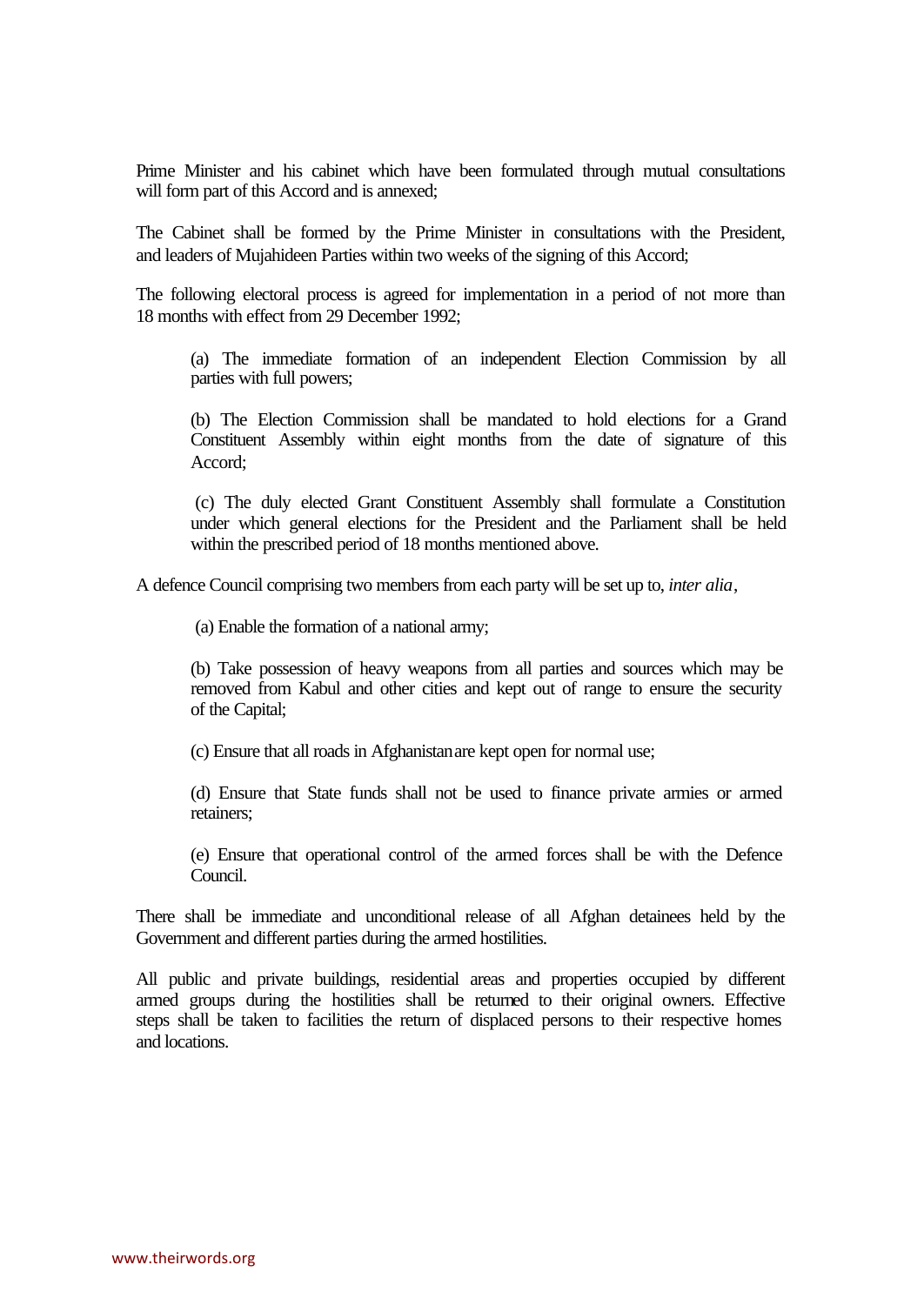An All Party Committee shall be constituted to supervise control over the monetary system and currency regulations to keep it in conformity with existing Afghan banking laws and regulations.

A cease-fire shall come into force with immediate effect. After the formation of the Cabinet, there shall be permanent cessation of hostilities.

A Joint Commission comprising representatives of the Organization of the Islamic Conference and of all Afghan parties shall be formed to monitor the cease-fire and cessation of hostilities.

In confirmation of the above Accord the following have affixed their signatures hereunder, on Sunday, 7 March 1993 in Islamabad, Pakistan.

(Signed)

Prof. Burhan-ud-Din Rabbani

Engineer Gulbadin Hikmatyar

Moulvi Muhammad Nabi Muhammadi (With my reservation about the president time)

Professor Sibghatuallh Mujjadidi (With my reservation about the president time)

Pir Syed Ahmed Gaillani

Engineer Ahmad Shah Ahmadzai

Sheikh Asif Mohseni

Ayatullah Fazil

Annex

Division of Powers Preamble

The President of the Islamic State of Afghanistan is the Head of State and symbol of unity and solidarity of the country and shall guide the affairs of the State in accordance with Islamic laws and the principles laid down in the Holy Quran and Sunnah.

I. The Prime Minister shall form the Cabinet in consultation with the President and present the same to the President, who shall formally announce the Cabinet and take its oath. The Cabinet shall operate as a team under the leadership of the Prime Minister and shall work on the principle of collective responsibility.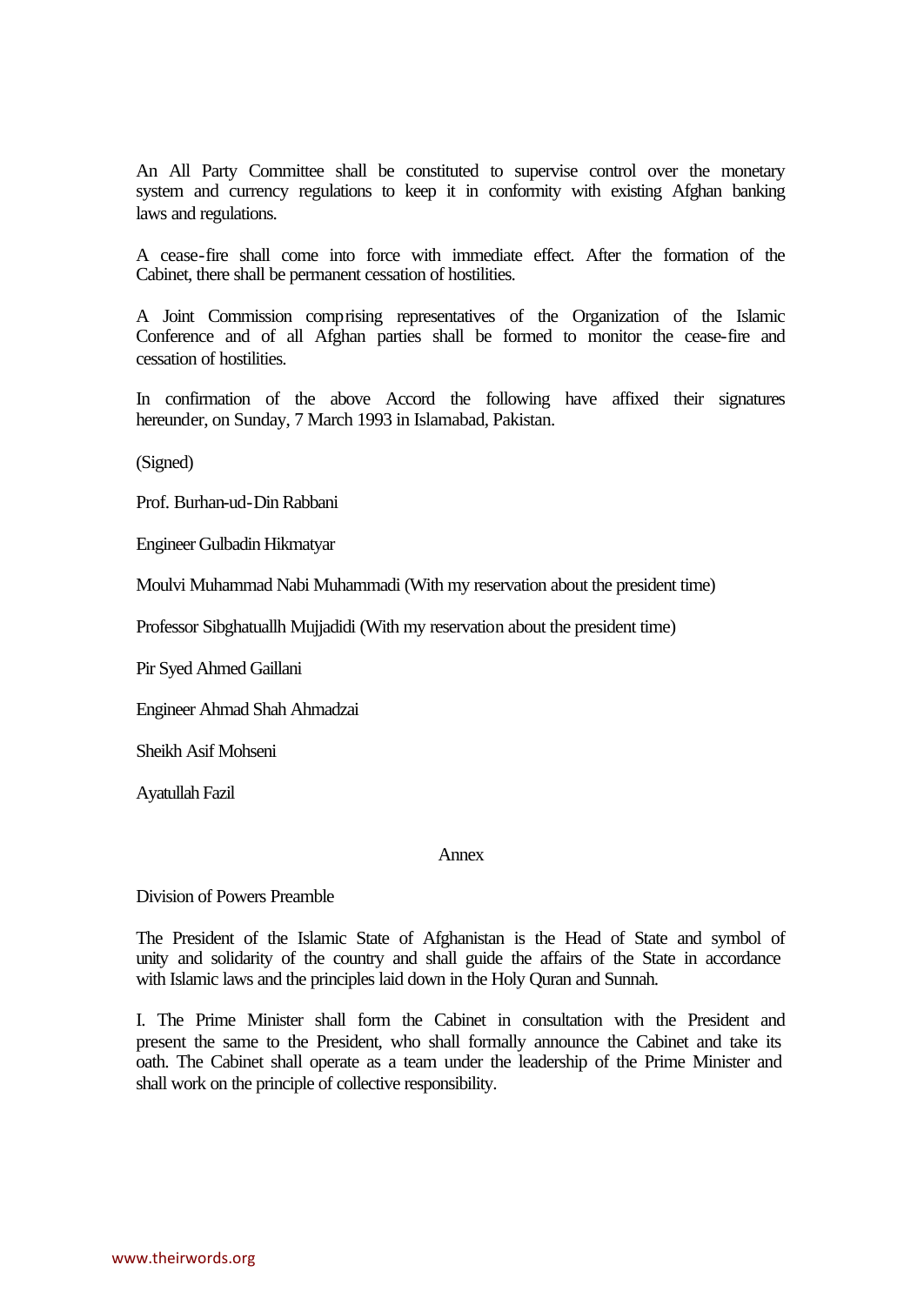II. The Prime Minister and the Cabinet shall regularly act in close consultation with the President on all important issues.

III. The President and the Prime Minister shall act in consultation with each other and shall try to resolve differences, if any, through mutual discussion. In case any issue remains unresolved, it should be decided by a reference to a joint meeting of the President and the Cabinet.

IV. All major policy decisions shall be made in the Cabinet, to be presided over by the Prime Minister. Ministers, Deputy Ministers and Ministers of State would be individually and collectively responsible for the decisions of the Government.

V. The formal appointment of the Chiefs of the Armed Forces shall be made in accordance with the existing practice and after mutual consultation.

Powers of the President

VI. The President shall have the following powers and duties:

(a) Appointment of Vice-President of the Islamic State of Afghanistan.

(b) Appointment and retirement of judges of the Supreme Court, the Chief Justices, in consultation with the Prime Minister and in accordance with the provisions of the laws.

(c) Supreme Command of the Armed Forces of the country in the light of the objectives and structure of the Armed Forces of Afghanistan.

(d) Declaring war and peace on the advice of the Cabinet or the Parliament.

(e) Convening and inaugurating the Parliament according to Rules.

(f) Consolidating national unity and upholding the independence, neutrality and the Islamic character of Afghanistan and the interests of all its citizens.

(g) Commuting and pardoning of sentences according to the Shariah and the provisions of law.

(h) Accrediting heads of Afghanistan's diplomatic missions in foreign States, appointing Afghanistan's permanent representatives to international organizations according to the normal diplomatic procedures and accepting the letters of credence of foreign diplomatic representatives.

(i) Signing laws and ordinances and granting credentials for the conclusion and signing of international treaties in accordance with the provisions of law.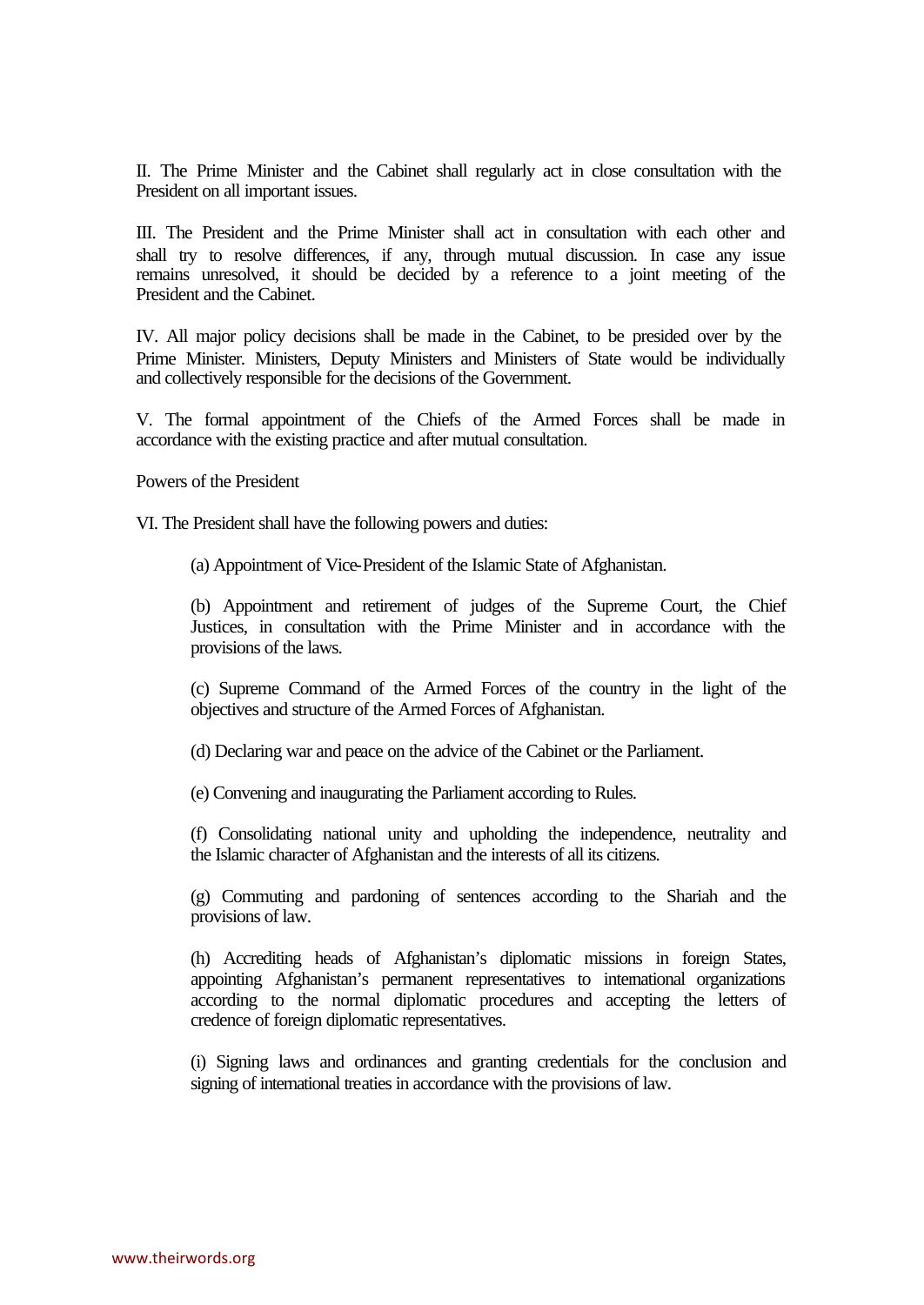(j) The President may, at his discretion, delegate any of his powers to the Vice-President, or to the Prime Minister.

(k) In the event of the death or resignation of the President, the presidential functions shall be automatically entrusted to the Vice-President, who shall deputize till the new President is elected under the Constitution.

(l) Granting formal permission to print money.

(m) The President may call an extraordinary meeting of the Cabinet on issues of vital national significance which do not fall in the routine governance of the country.

Power of the Prime Minister

VII. The Prime Minister and his Cabinet shall have the following duties and powers:

(a) Formulation and implementation of the country's domestic and foreign policies in accordance with the provisions and spirit of this Accord and the provisions of law.

(b) Administering, coordinating and supervising the affairs of the ministries, and other departments and public bodies and institutions.

(c) Rendering executive and administrative decisions in accordance with laws and supervising their implementation.

(d) Drafting of laws and formulating rules and regulations.

(e) Preparing and controlling the State budget and adopting measures to mobilize resources to reconstruct the economy and establish a viable and stable monetary, financial and fiscal system.

(f) Drafting and supervising implementation of the socio-economic and educational plans of the country with a view to establishing a self-reliant Islamic Welfare State.

(g) Protecting and promoting the objectives and interests of Afghanistan in the world community and discussing and negotiating foreign treaties, protocols, international agreements and financial arrangements.

(h) Adopting measures to ensure public order, peace, security and Islamic morality and to ensure administration of justice through an independent and impartial judiciary.

In confirmation of the above Accord, the following have affixed their signatures hereunder, on Sunday, 7 March 1993 in Islamabad, Pakistan.